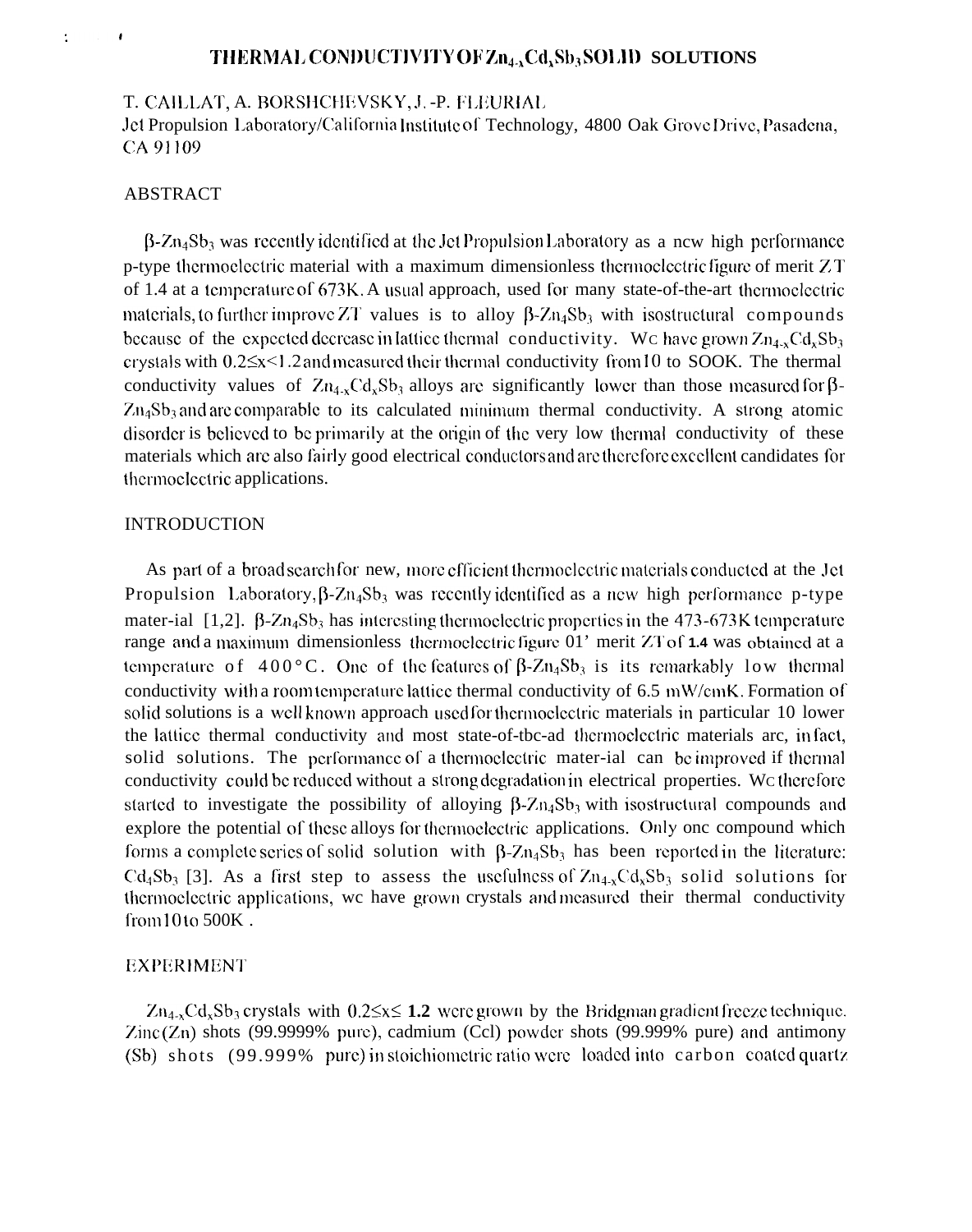ampoules with pointed bottom. The ampoules were subsequently evacuated and scaled  $(10-5)$ Torr). They were then introduced in a vertical two-zone furnace and remained stationary during the growth. A gradient of about  $50K/cm$  and a growth rate of about  $0.7K/h$  our were used in the experiments. Details about the growth process can be found elsewhere [4]. Crystals of about 6 mm in diameter and up to 2 cm long were obtained by this technique. Some crystals were ground for x-ray diffractometry  $(XRD)$  analysis which showed that the samples were single phase with a structure corresponding to  $\beta$ -Zn<sub>4</sub>Sb<sub>3</sub>. Microprobc analysis (M PA) also showed that the samples were single phase and homogeneous in composition. Details about microstructure analysis Icchniqucs can bc found clscwhcrc [4]. Changes in the Zn to Cd ratio along the grown ingots, inherent to the growth process used, were found by M PA. Samples often presented macrocracks duc the phase transformation from  $\gamma$ -Zn<sub>4</sub>Sb<sub>3</sub> to  $\beta$ -Zn<sub>4</sub>Sb<sub>3</sub> occurring upon cooling around 765K. These two phases presumably have different coefficient of expansion, resulting in stresses during cooling and causing the cracks formation. Large grains, isolated from the ingots, were used for thermal conductivity and electrical resistivity measurements. The samples were analyzed by MPA prior to the measurements to determine their composition.

Between room temperature and 500K, the thermal conductivity of samples cut perpendicularly to the growth axis were measured by a flash diffusivity technique which has been described elsewhere [5]. The error in the measurements was estimated at about 10%. From 10 to 300K, thermal conductivity measurements was carried out by the four-probe steady-slate tcchniquc which has been dcscribcd in [6]. For these mcasurcmcnts, samples of several mm long were cut in the shape of parallclcpipcds with a heat tlow along the longest axis. The error for these measurements was estimated at about  $15\%$  at room temperature and decreases at lower temperatures and is about 5% below 200K because the radiation 10 sscs, which is the main source of error, become negligible at low temperatures. The electrical resistivity was measured from 10 to 500K using the van der Pauw technique as described before  $[6,7]$ .

# **RESULTS**

**'. ',**

The thermal conductivity of p-type  $Zn_{4-x}Cd_xSb_3$  samples is shown in Fig. 1 and is compared to  $\beta$ -Zn<sub>4</sub>Sb<sub>3</sub> and some state-of-the-art thermoclectric materials. Zn<sub>4-x</sub>Cd<sub>x</sub>Sb<sub>3</sub> alloys have the lowest thermal conductivity of all the materials in the entire tcmpcraturc range, The substitution of Cd atoms for Zn significantly lower the thermal conductivity in the alloys. At room temperature the thermal conductivity of  $\beta$ -Zn<sub>4</sub>Sb<sub>3</sub> is 9 mW/cmK whereas the values for  $Zn_{4x}Cd_xSb_3$  samples range from 5.5 to 7 mW/cmK depending on the value of x. Between 10 and 300K, the thermal conductivity of the alloys is nearly temperature independent, a signature of strong phonon scattering by point defects. The phase transformation occurring at  $263 K [2]$  does not appear to result in changes in thermal conductivity values whereas it scemed to alter the electrical rcsistivity values [9]. The low thermal conductivity values make these p-type materials potentially interesting for optimization of their thermoclectric properties at low temperatures.

**The** effect of alloy scattering on the lattice thermal conductivity of  $\beta$ -Zn<sub>4</sub>Sb<sub>3</sub> can be evaluated using the model proposed by Callaway and von Bacycr  $\lceil 10 \rceil$ . Details of the calculation can be found in [11]. Experimental data for  $Zn_4Sb_3$  needed for the calculations such as the Debye temperature, sound velocity and average volume per atom in the crystal can be found in [2]. The mode] also requires to determine a strain parameter for the substituted sites which was adjusted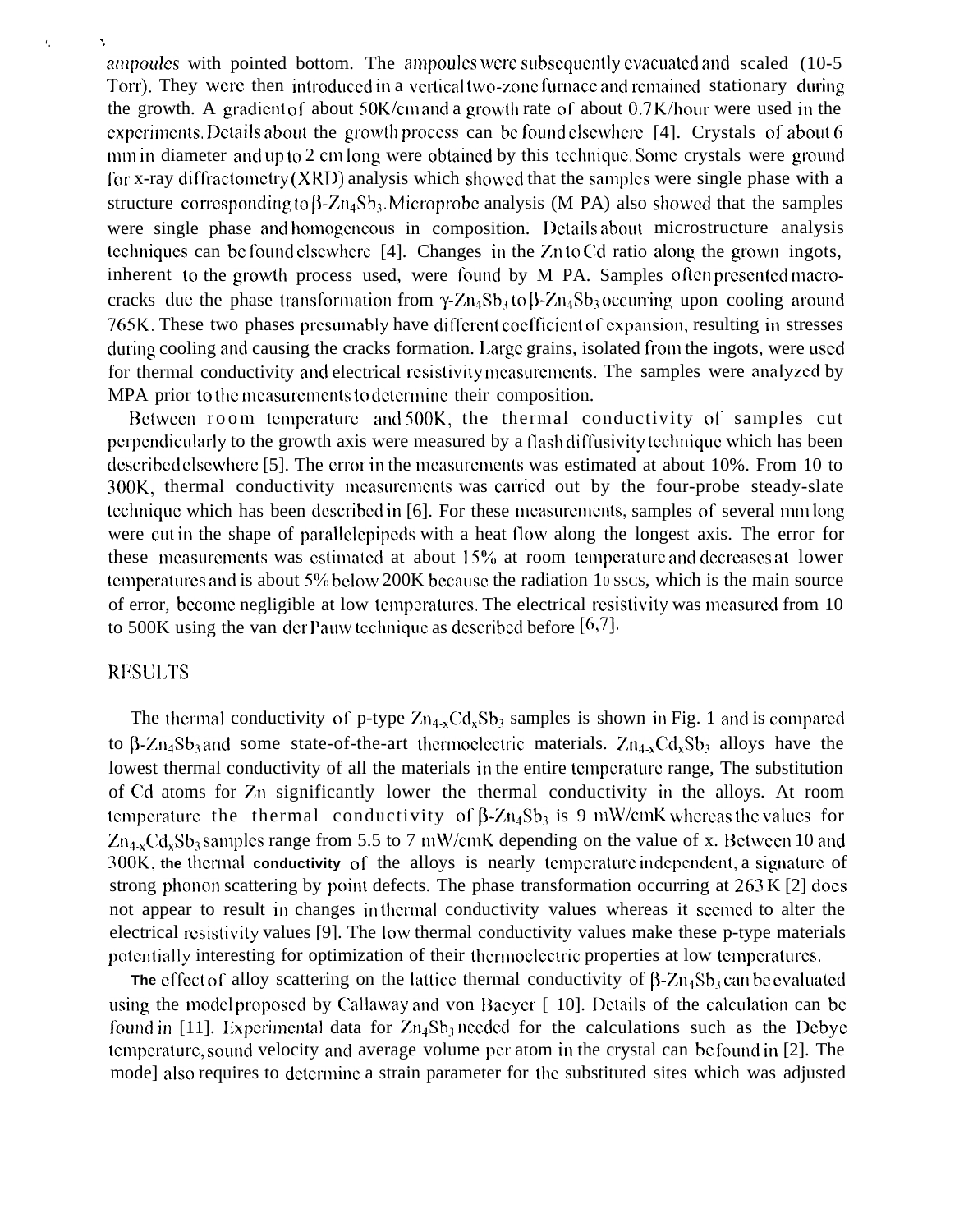

FIG. 1. Thermal conductivity vs. temperature for p-type  $\beta$ -Zn<sub>4</sub>Sb<sub>3</sub> and p-type Zn<sub>4-x</sub>Cd<sub>x</sub>Sb<sub>3</sub> alloys. The thermal conductivity for some state-of-the-art thermoclectric materials is also shown for comparison.

by considering the experimental lattice thermal conductivity of the alloys. They were calculated using the Wiedemann-Franz law and the measured electrical resistivity (in the order of 2 to 3.5 mΩcm for all samples). A Lorenz number of 2.2 x10<sup>-8</sup>  $V^2$ /deg<sup>2</sup> was assumed for all samples and was chosen according to the doping level of the samples. The strain parameter  $(\varepsilon_{\text{tm}})$  value was calculated for the Zn site by considering the lattice thermal conductivity of the  $Zn_{284}Cd_{1.16}Sb_3$ sample at 300K. The best match was achieved for a value of  $\epsilon_{\text{un}}$  43. The results o f the calculations arc shown in Fig. 2 and compared to several experimental values. A maximum decrease of about 30'% in lattice thermal conductivity is predicted for a  $\text{Zn}_2\text{Cd}_2\text{Sb}_3$  composition compared to  $\beta$ -Zn<sub>4</sub>Sb<sub>3</sub>. For x=0.5, a 25% decrease is already obtained. in the light of these results, it seems that efforts should primarily focus on the optimization of the electrical properties of  $Zn_{4x}Cd_{x}Sb_{3}$  solid solutions with 0.5 \less 110 assess if any improvement in the thermoelectric performance can be obtained for the alloys.

Using the same formalism, we have also calculated the impact of substituting As for Sb in hypothetical  $Zn_4Sb_{3-x}As_v$  solid solutions. We have assumed the same strain parameter of  $\varepsilon_{\text{tan}}$  -43 for the calculations, The results, shown in Fig 2., indicate that the reduction in lattice thermal conductivity is smaller than for  $Zn_{4-x}Cd_xSb_3$  alloys, essentially because of the smaller number of sites substituted considering that mass and volume fluctuations are basically the same between Zn and Cd, and Sb and As. Fig 2. also shows the calculated lattice thermal conductivity when substitution occurs on both sites. The 10wcs1 calculated lattice thermal conductivity is nearly 4 mW/cmK for 50% of Cd and As substituted for Zn and Sb, respectively.

We have calculated the lattice thermal conductivity as a function of the temperature using the Wiedemann-Franz law using again a Lorenz number of 2.2 x  $10^{-8}$  V<sup>2</sup>/deg<sup>2</sup>. The results are shown in Fig 3. The lattice thermal conductivity arc low and approaches glass-like thermal properties. 1 t was interesting to compare the experimental values to the calculated minimum thermal conductivity, a concept first proposed by Slack [12] and later developed by Cahillet al. based on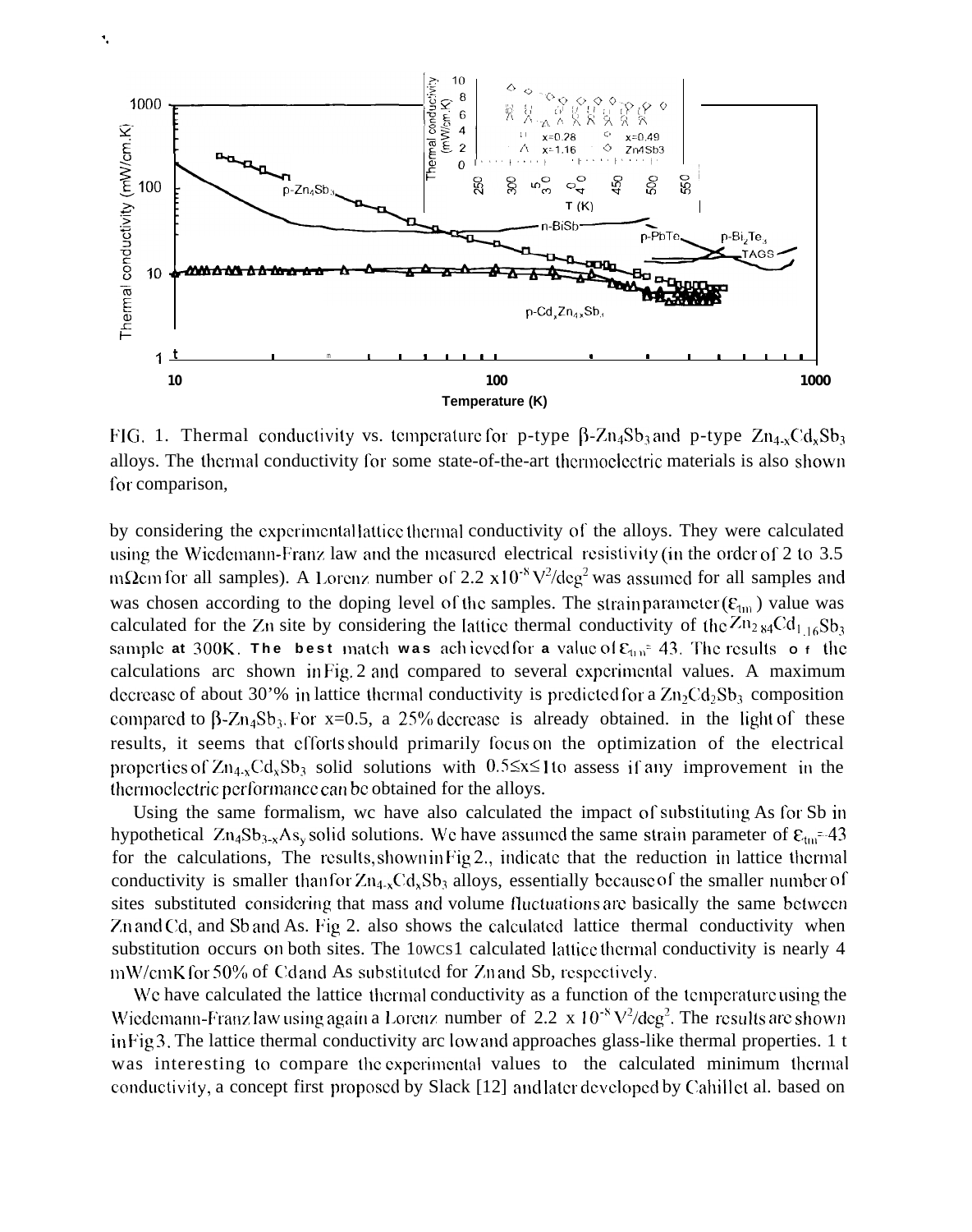

**FIG,** 2. Ei'feel of alloy scattering on the room temperature lattice thermal conductivity of  $\beta$ - $Zn_4Sb_3$ . The values were calculated as a function of the fraction x for  $Zn_{4-x}Cd_xSb_3$  alloys  $(x_{max}$ = 2) and y in  $Zn_4Sb_{3-y}As_y$  alloys (y<sub>max</sub> = 1.5). For  $Zn_{4-x}Cd_xSb_{3-y}As_y$  alloys, the calculated values denotes experimental data for  $Zn_{4-x}Cd_{x}Sb_{3}$ reflect a scaling of  $y_{max}$  to a value of 2. The symbol alloys.

a model due to Einstein [1 3]. The minimum thermal conductivity is expressed as a sum of three Debyc integrals by [1 3]:

$$
\lambda_{\min} = \left(\frac{\pi}{6}\right)^{1/3} k_{\rm B} n^{2/3} \sum_{i} v_{i} \left(\frac{T}{\theta_{i}}\right)^{2} \int_{0}^{\theta_{i}/T} \frac{x^{3} e^{x}}{(e^{x} - 1)^{2}} dx
$$
 (1)

The sum is taken over the three sound modes (two transversal and one longitudinal) with speeds of sound vi.  $k_B$  is the Boltzmann's constant, n the atomic density, T the temperature in K and  $\theta_i = v_i (h/2\pi k_B) (6\pi^2 n)^{1/3}$ . We calculated the minimum thermal conductivity for  $\beta$ -Zn<sub>4</sub>Sb<sub>3</sub> using the speed of sound and atomic density values in [2]. The results are shown in Fig. 3. The minimum lattice thermal conductivity for  $\beta$ -Zn<sub>4</sub>Sb<sub>3</sub> at room temperature is 4.2 mW/cmK which is only slightly lower than the experimental value of 6.5 mW/cmK. For the  $Zn_{2.84}Cd_{1.16}Sb_3$  alloy, the experimental value is close to the calculated minimum value at room temperature and is lower for higher temperatures reaching a minimum of 2.5 mW/cmK at 500K. At 10OK, the lattice thermal conductivity of the alloy is about three times larger than the calculated minimum. Glasslike thermal conductivity have been observed in highly disordered materials and crystals containing loosely bonded atoms such as filled skutterudite materials [14-17]. In contrast, simple monoatomic substitution cannot lead to glass-like thermal conductivity. Therefore, it is remarkable that  $Zn_{4x}Cd_xSb_3$  materials possess thermal conductivity similar to glass-like materials which we believe is due to a highly disordered structure. Indeed, the crystal structure of these materials requires disorder on one of the Sb sites for the stoichiometry [18]. in addition, Auger